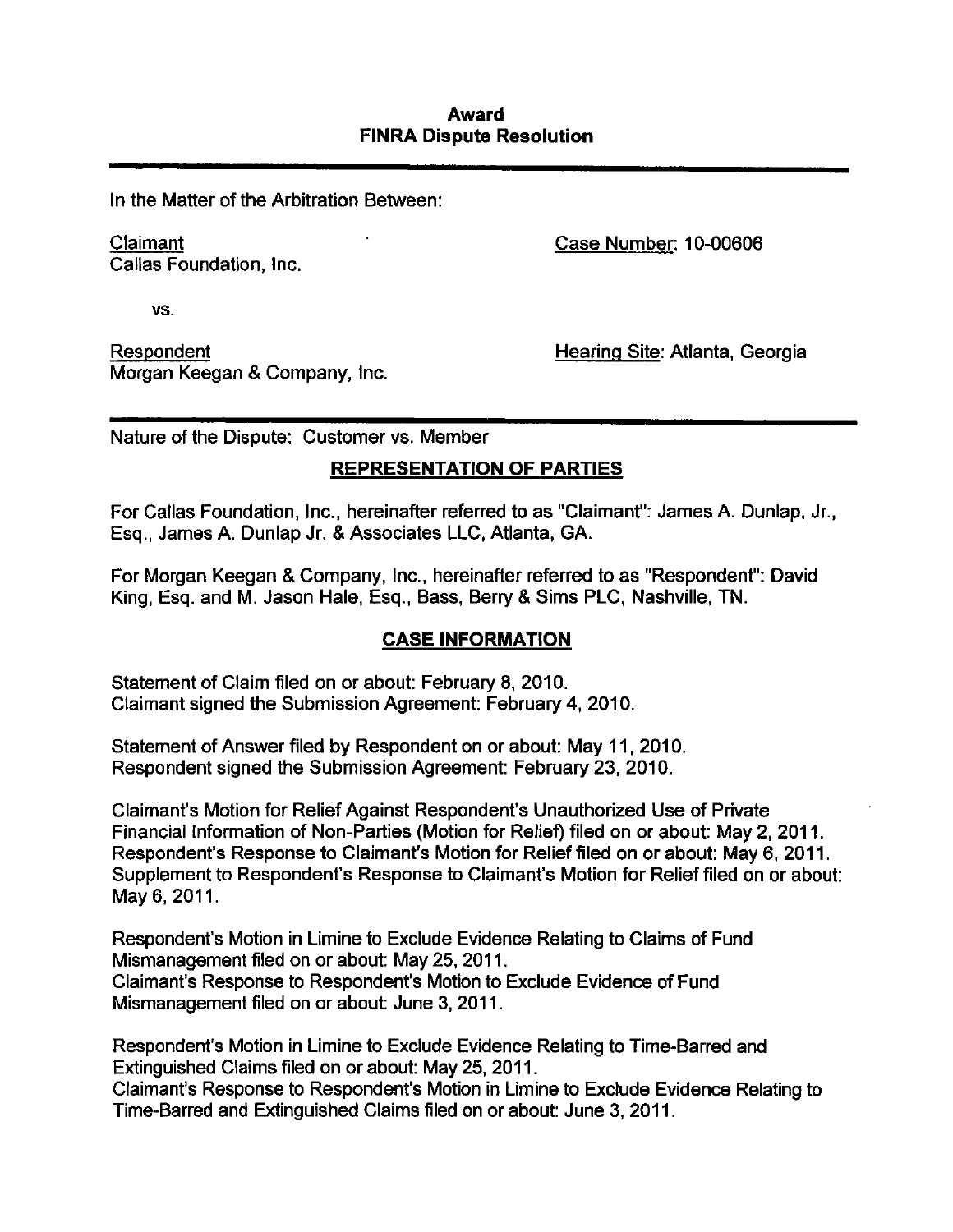FINRA Dispute Resolution Arbitration No. 10-00606 Award Page 2 of 9

Claimant's Motion to Exclude Evidence and Testimony Due to Auditor Withdrawal of Opinion and Declaration of Unreliability of RMK Fund Financial Statements (Motion to Exclude Evidence and Testimony Due to Auditor Withdrawal of Opinion) filed on or about: June 9, 2011.

Respondent's Opposition to Claimant's Motion to Exclude Evidence and Testimony Due to Auditor Withdrawal of Opinion filed on or about: July 21, 2011.

Respondent's Motion in Limine to Exclude Regulatory Seftlements filed on or about: July 1,2011.

Claimant's Opposition to Respondent's Motion in Limine to Exclude Regulatory Settlements filed on or about: July 5, 2011.

Claimant's Motion for Sanctions and Other Relief (Motion for Sanctions) filed on or about: September 23, 2011.

Respondent's Opposition to Claimant's Motion for Sanctions and Other Relief and Respondent's Cross-Motion for Sanctions (Cross-Motion for Sanctions) filed on or about October 7, 2011.

Claimant's Reply in Support of Motion for Sanctions, Motion to Strike Respondent's Response to Motion to Compel Production Disclosing Offers in Compromise (Claimant's Motion to Strike) and Response to Respondent's Cross-Motion for Sanctions filed on or about: October 10, 2011.

Respondent's Opposition to Claimant's Motion to Strike filed on or about: October 21, 2011.

Claimant's Reply to Respondent's Opposition to Claimant's Motion to Strike filed on or about: October 25, 2011.

Respondent's Supplement to its Opposition to Claimant's Motion for Sanctions and Other Relief filed on or about: November 17, 2011.

# **CASE SUMMARY**

Claimant asserted the following causes of action: misrepresentation and failure to disclose material facts; violation of NASD and NYSE rules; omissions; breach of fiduciary duty; constructive fraud; breach of contract; common law fraud; negligence; breach of duty to supervise; negligent supervision; violations of federal securities laws; violations of Georgia law including the Georgia Securities Act; and, respondeat superior. The causes of action relate to the purchase of shares of RMK Advantage Income Fund and RMK Multi-Sector High Income Fund in Claimant's account

Unless specifically admitted in its Answer, Respondent denied the allegations made in the Statement of Claim and asserted various affirmative defenses.

# **RELIEF REQUESTED**

Claimant requested compensatory damages in excess of \$343,221.27, well-managed damages if Claimant's account had been properiy invested, pre- and post-judgment interest at the legal rate, statutory damages pursuant to the Georgia Securities Act, costs of arbitration including filing fees and expert witness fees, attorneys' fees, punitive damages, and such other and further relief provided by law and equity.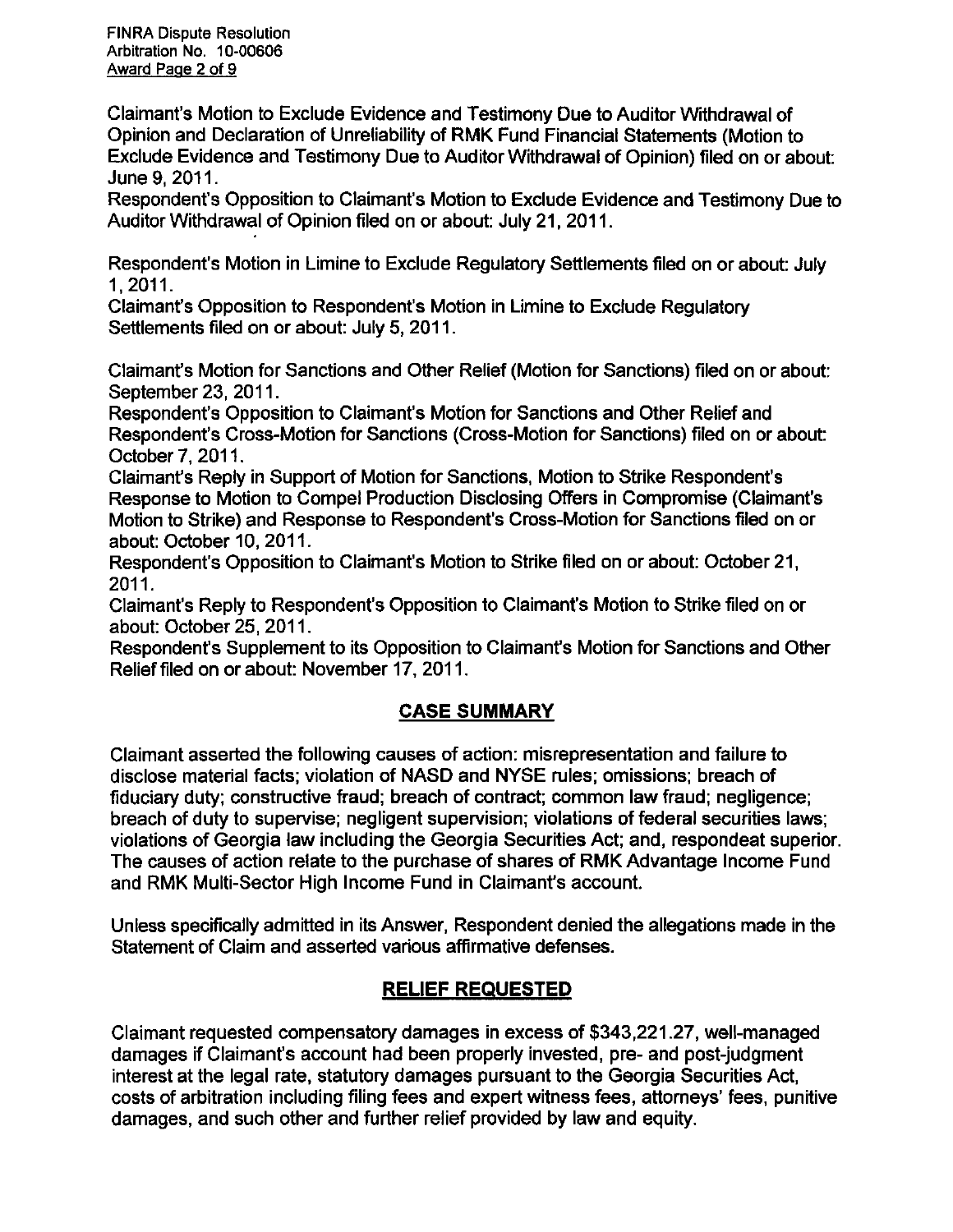FINRA Dispute Resolution Arbitration No. 10-00606 Award Page 3 of 9

Respondent requested that this action be dismissed, that all FINRA costs and assessments be borne by Claimant, that Respondent be awarded its costs and attorneys' fees, and such other further and general relief to which it may be entitled.

## **OTHER ISSUES CONSIDERED AND DECIDED**

The Arbitrators acknowledge that they have each read the pleadings and other materials filed by the parties.

In the Motion for Relief, Claimant asserted, among other things, that Respondent made unauthorized and illegal use and disclosure of private financial information which belonged to non-parties. In its Response to the Motion for Relief and its Supplement thereto. Respondent asserted, among other things, the following: Respondent did not engage in unauthorized use of private information; and, Claimant's Motion for Relief is untimely.

On or about May 27, 2011, the Chairperson entered an Order concerning Claimant's Motion for Relief which stated in pertinent part as follows: "The Chairperson has interpreted this motion as a motion to preclude admission of this information at the trial of this matter. Such a decision should be made by the full Arbitration Panel at the time of trial."

In the Motion to Exclude Evidence and Testimony Due to Auditor Withdrawal of Opinion, Claimant asserted, among other things, that the RMK Funds' auditor has declared that the 2006, 2007 and 2008 RMK Funds financial statements cannot be relied upon presumably because they were false when made. In its Opposition to Claimant's Motion to Exclude Evidence and Testimony Due to Auditor Withdrawal of Opinion, Respondent asserted, among other things, the following: the financial statements have not been found to be incorrect; and, the letter from the accountant and the Form 8-K filing go to the evidentiary weight of the financial statements and not their admissibility.

In the Motion in Limine to Exclude Evidence Relating to Claims of Fund Mismanagement, Respondent asserted, among other things, the following: the Alabama Supreme Court has detemnined that claims like those asserted by Claimant in this action constitute shareholder derivative claims and any evidence relating to those claims should be barred from this proceeding; the undersigned arbitrators (Panel) should apply Maryland law to determine that Claimant's fund mismanagement claims are derivative in nature because the funds at issue were incorporated in Maryland. In its Response to Respondent's Motion to Exclude Evidence of Fund Mismanagement, Claimant asserted, among other things, the following: Claimant is not asserting a shareholder derivative action; Claimant is not suing to recover for injury to the rights of the Maryland corporations that own the RMK funds; and, Respondent's effort to exclude evidence invites the Panel to commit reversible error under the Federal Arbitration Act.

In the Motion in Limine to Exclude Evidence Relating to Time-Barred and Extinguished Claims, Respondent asserted, among other things, the following: all claims related to Claimant's 2004 and 2005 purchases are barred by the applicable statutes of limitations and/or statutes of repose; Claimant's Tennessee Consumer Protection Act claims are barred by the statutes of repose; and, Claimant's Tennessee Consumer Protection Act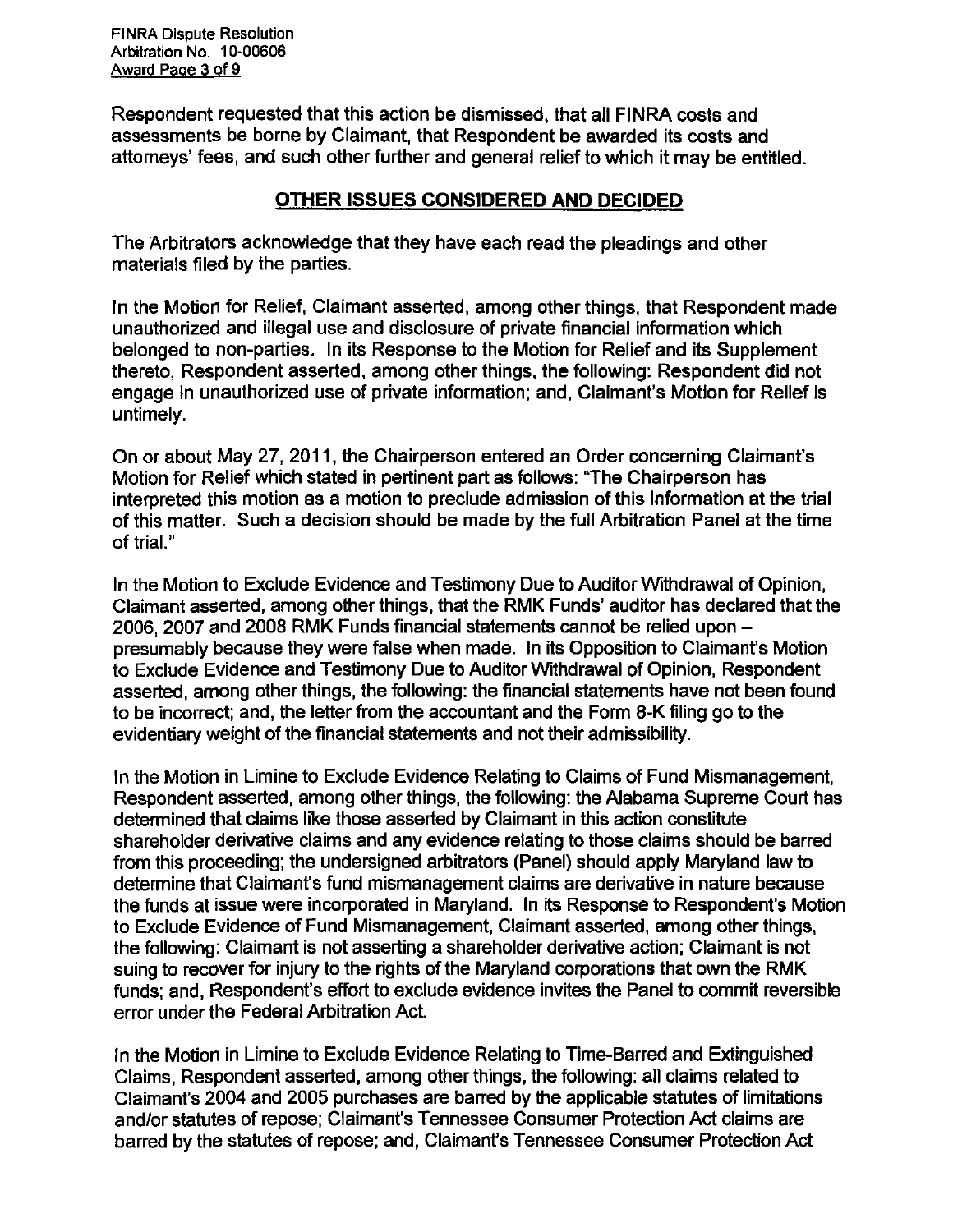**FINRA Dispute Resolution Arbitration No. 10-00606 Award Page 4 of 9** 

**claims are likewise deficient as a matter of law. In its Response to Respondent's Motion in Limine to Exclude Evidence Relating to Time-Barred and Extinguished Claims, Claimant asserted, among other things, the following: statutes of limitation do not apply to arbitrations; and. Claimant's claims are tolled due to Respondent's concealment.** 

**In the Motion in Limine to Exclude Regulatory Seftlements, Respondent asserted, among other things, the following: the regulatory seftlements do not remove Respondent's right to a fair hearing and to defend itself; the regulatory seftlements are irrelevant and should be excluded under concepts of fairness and rules of evidence; Claimant is held to a higher standard of proof than the regulators and may not use the regulatory seftlements as a means of lowering the bar; and, introduction of the regulatory seftlements will unfairly prejudice Respondent and will confuse the issues and unnecessarily extend the proceedings. In its Opposition to the Motion in Limine to Exclude Regulatory Seftlements, Claimant asserted, among other things, the following: the multi-state task force made findings of fact admissible under FRE 803(8)(c); federal courts hold that findings of fact and conclusions of law in an SEC consent order are admissible; the facts obtained by the regulators are clearly relevant; and, Respondent's prejudice arguments are without merit.** 

**On or about August 11, 2011, the Panel entered an order concerning Respondent's Motion in Limine to Exclude Evidence Relating to Claims of Fund Mismanagement, Respondent's Motion in Limine to Exclude Evidence Relating to Time-Barred and Extinguished Claims, Claimant's Motion to Exclude Evidence and Testimony Due to Auditor Withdrawal of Opinion, and Respondent's Motion in Limine to Exclude Regulatory Settlements which stated in pertinent part as follows: "The Panel decided that the decision to exclude or allow any evidence or testimony will be made as each item of evidence or**  testimony is presented at the trial after appropriate specific verbal motions to exclude the **evidence or testimony by the parties."** 

**In the Motion for Sanctions and Reply in Support, Claimant asserted, among other things, the following: the Panel ordered Respondent to produce certain documents; Respondent did not produce a single document pursuant to the order; a failure to cooperate in the**  exchange of documents and information may result in monetary or other sanctions; and, **the Panel can sanction a party for a failure to comply with any order of the Panel. In its Opposition to Claimant's Motion for Sanctions and the Supplement thereto, Respondent asserted, among other things, the following: Respondent has worked with Claimant to produce documents and information responsive to the Panel's order and has produced a number of documents; the new Arbitrator's Guide explains that sanctions are not proper when there is substantial justification for the failure to comply with the rules of discovery; and, the Arbitrator's Guide also warns that on occasion, parties may use the discovery process to harass or burden their opponent and arbitrators should take these discovery abuses into consideration when considering discovery issues.** 

**In the Cross-Motion for Sanctions, Respondent asserted, among other things, the following: Claimant's Motion for Sanctions is predicated on false statements and deliberate misrepresentations to the Panel; Claimant is trying to force an economically irrational settlement of this case; and, the statements made in Claimant's Motion for Sanctions are false and Claimant's counsel knew they were false when he made them. In its Response to the Cross-Motion for Sanctions, Claimant asserted, among other things, the following: Respondent seeks sanctions against Claimant because Claimant's counsel tried to settle**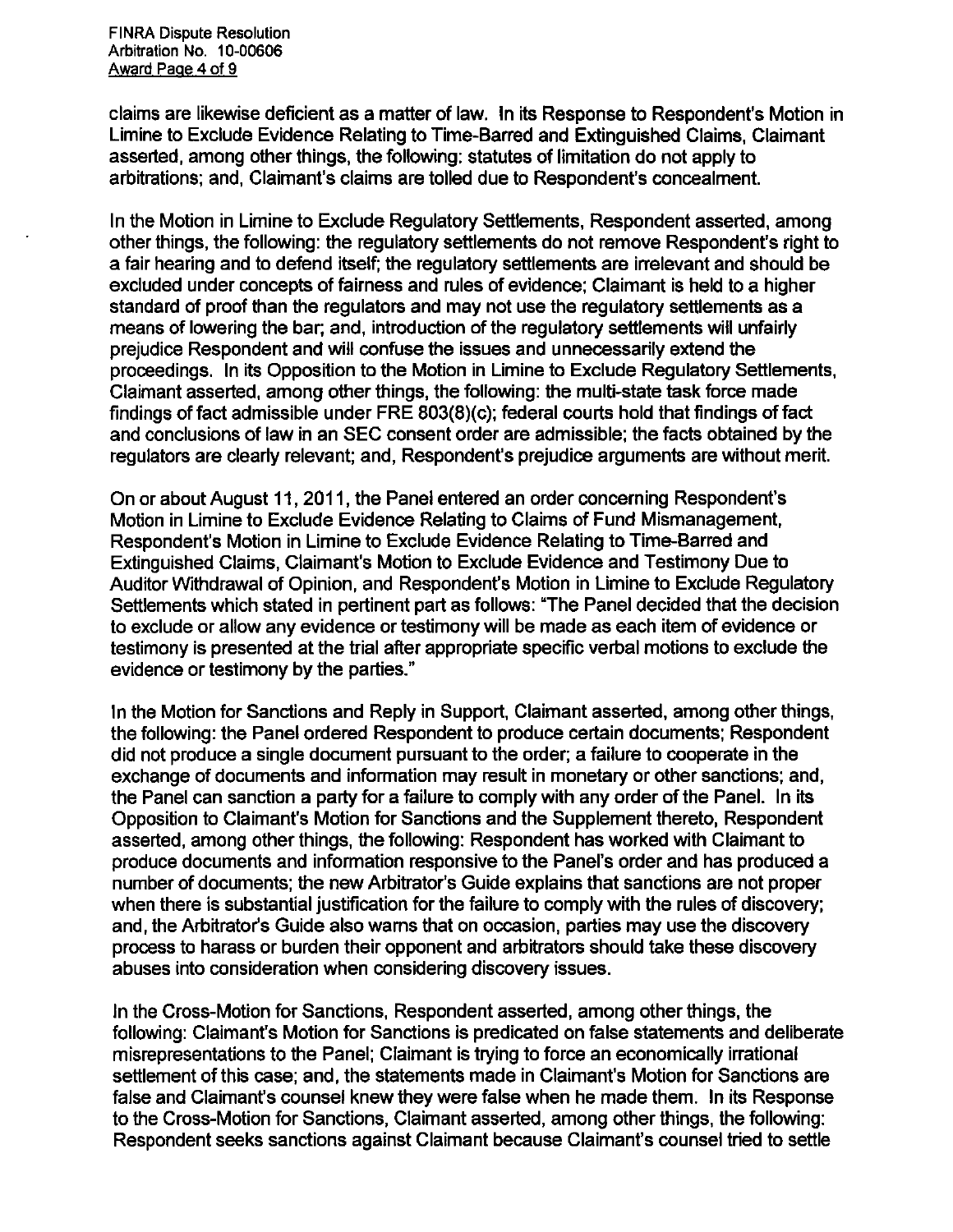FINRA Dispute Resolution Arbitration No. 10-00606 Award Page 5 of 9

the case and resolve Respondent's refusal to comply with the Panel's order; and, Respondent's Motion for Sanctions is without merit and should be denied.

In Claimant's Motion to Strike and the Reply thereto. Claimant asserted, among other things, the following: Respondent's response to Claimant's motion to compel should be stricken for improperly disclosing confidential settlement discussions and offers in compromise made by Claimant's counsel; Respondent disclosed offers in compromise cleariy privileged under federal and state law; details of a settlement demand are privileged and should not be disclosed; and, Respondent never provided evidence on the issue of costs. In its Opposition to the Motion to Strike, Respondent asserted, among other things, the following: settlement discussions may be offered for a purpose other than proving liability of a claim; and, both federal and state law recognize exceptions to the rules of evidence when the settlement discussion is offered for a purpose other than proving liability for a claim such as to show bad faith of a party.

On or about November 22, 2011, the Panel issued an Order which denied Claimant's Motion for Sanctions, Respondent's Cross-Motion for Sanctions, and Claimant's Motion to Strike.

During the evidentiary hearing, the Panel considered Claimant's Motion for Relief, Claimant's Motion to Exclude Evidence and Testimony Due to Auditor Withdrawal of Opinion, Respondent's Motion in Limine to Exclude Evidence Relating to Claims of Fund Mismanagement, Respondent's Motion in Limine to Exclude Evidence Relating to Time-Barred and Extinguished Claims, and Respondent's Motion in Limine to Exclude Regulatory Settlements. The motions were considered by the Panel as they were raised during the hearing in whole or in part and rulings were made as necessary.

The parties have agreed that the Award in this matter may be executed in counterpart copies or that a handwritten, signed Award may be entered.

## **AWARD**

After considering the pleadings, the testimony and evidence presented at the hearing, the Panel has decided in full and final resolution of the issues submifted for determination as follows:

Respondent is liable and shall pay to Claimant compensatory damages in the sum of \$231,336.76 plus interest at the rate of 7% accruing from November 15, 2009 until the date of payment of the Award.

The Callas Foundation, Inc. (Claimant) is a charitable foundation administered primarily by Maria Callas (Ms. Callas). When Claimant opened its account at Morgan Keegan & Company, Inc. (Respondent) in 2003, the primary investment objective was growth and the form reflects two years experience in stocks and mutual funds with no experience in any type of bonds. A majority of the account was in cash and certificates of deposit. The registered representative assigned to Claimant's account (Registered Representative) was told by Claimant that it did not want to lose money. After originally recommending one of the RMK funds that was rejected, a recommendation was made to invest in the RMK Advantage Income Fund on December 29, 2004. That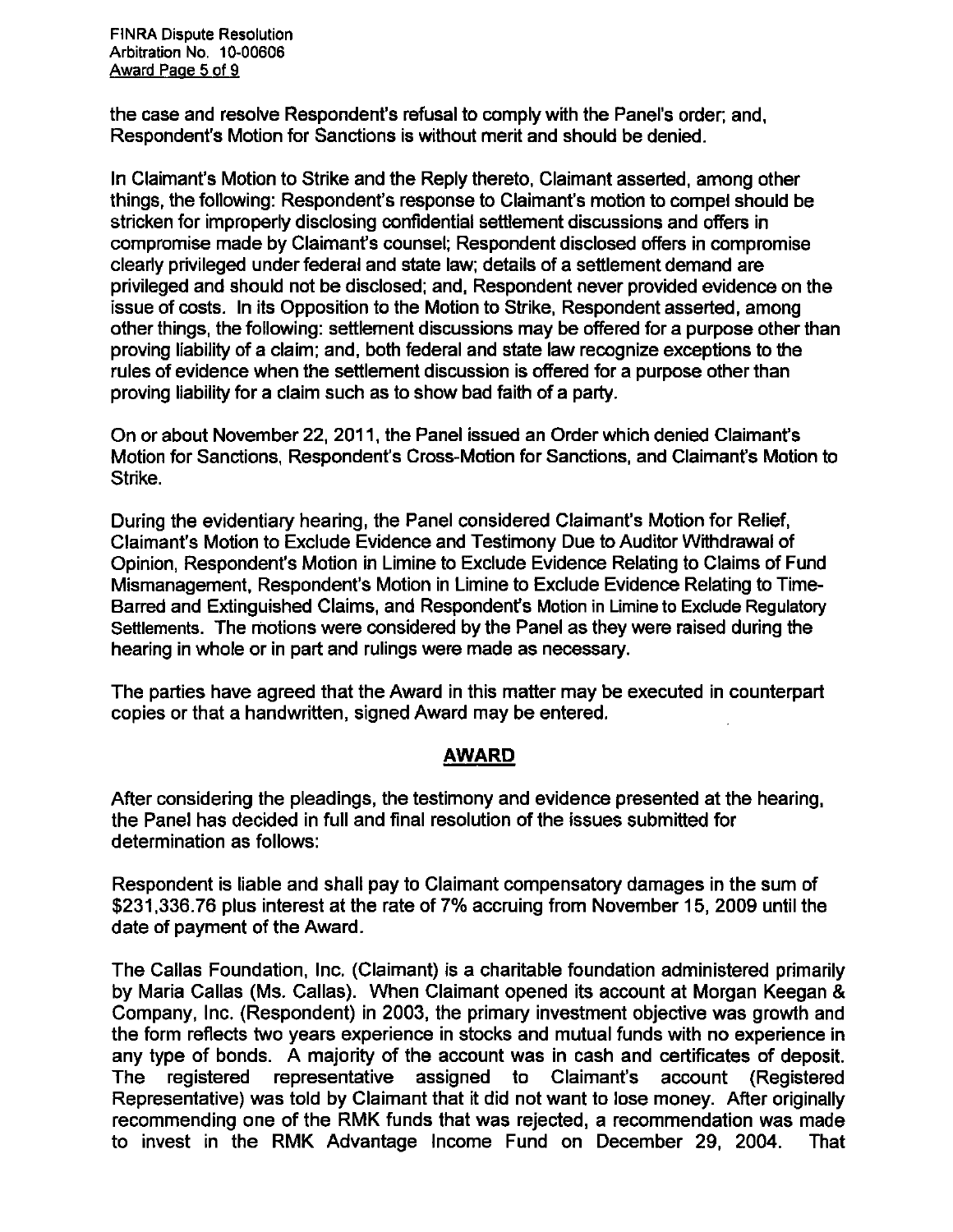**recommendation was accepted and the RMK Advantage income Fund, described as speculative with the possibility of loss of some or all of the investment, was accepted by**  Claimant. Subsequently in January of 2006, the RMK Multi-Sector High Income Fund **was recommended by the Registered Representative and Claimant invested maturing certificates of deposit in the sum of \$247,845.00 in the RMK Multi-Sector High Income Fund. This transformed a charitable fund from over 60% in cash and certificates of deposit to over 60% in speculative bond funds. Claimant made inquiry when the two funds' value was beginning to decrease and was consistently told, including after the appointment of a new fund manager, to ride out the downturn. Ultimately, after the two funds lost hundreds of thousands of dollars, Claimant liquidated the two funds and transferred the proceeds to an account at another broker-dealer in November 2009. The total invested was \$327,478.59 with income of \$96,141.83 resulting in a cash loss in the account of \$231,336.76.** 

**At no time, although Ms. Callas had some experience, was she advised or admonished that, while the two funds and their manager had achieved great success, high yield bond funds that were diversified with a majority of their investments in below investment grade or junk bonds, could be highly volatile. No communication from Respondent provided any recommendation as to the proper concentration of high yield bond funds in a charitable foundation which, as a result of its acquisition of the two funds, now had a majority of its holdings in high yield, high risk speculative bond funds. Although this was a charitable foundation, no exception report was generated and the account just sat with recommendations to ride out the downturn. When Ms. Callas made requests for information to the Registered Representative in 2008, calls were not returned and Ms. Callas was referred to links in the RMK reports for information by the Registered Representative's assistant. There was no discussion as to the goal of income and preservation of capital. This had been eliminated as a criteria on the account form. Preservation of capital was also not discussed with Ms. Callas as an objective.** 

**Both the investment for Claimant and the customer specific analysis should have resulted in the recommendation of a substantially less speculative fund or group of funds for Claimant, but the RMK funds were the "hot" success item at the time. Maria Callas was a business woman who had limited investment experience. Liftle due diligence, if any, occurred to determine her degree of investment sophistication. Nevertheless, Ms. Callas followed the "ride out" recommendations, but ultimately, and late in the game, exercised her discretion in November of 2009 to liquidate the account and stop the bleeding from the two funds.** 

**Although Ms. Callas was given wriften materials (brochure and prospectus) there was no clear evidence that she was adequately briefed and understood the risks of these investments. No evidence was presented showing a recommended diversified portfolio across various asset classes appropriate for Claimant's objectives of growth, income, and presen/ation of capital. There was no evidence presented that this account was**  adequately supervised since it was over weighted with high risk investments, and **inappropriate for the objectives of Claimant. There was no evidence that Ms. Callas was adequately presented with other options at the time the investments declined. She felt unable to communicate with her advisor when she needed his help. The Panel believes that the loss would have been substantially smaller if Claimant had a diversified or less concentrated allocation in its porffolio. There was no testimony that a**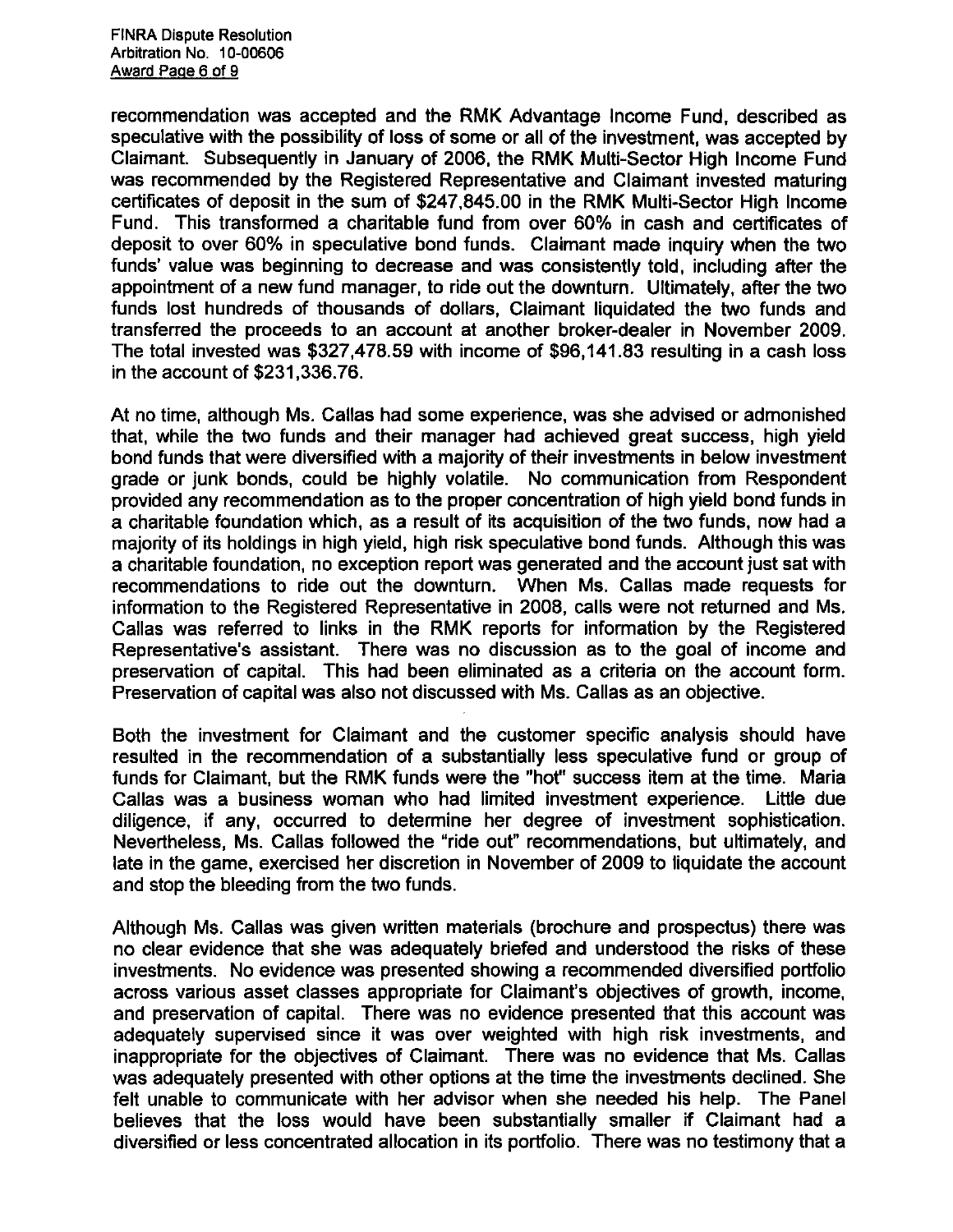FINRA Dispute Resolution Arbitration No. 10-00606 Award Page 7 of 9

diversification recommendation option or the risks of concentration were ever discussed with Ms. Callas.

The investment recommendation for Claimant was unsuitable and allowing a charitable trust to have a majority concentration in speculative bond funds while it had a known primary objective of growth was improper. While there were requests for statutory relief under the Georgia Securities Act, aftorneys' fees, expert witness fees, costs of the proceeding, and punitive damages, the Panel concludes that Claimant bears some responsibility for the losses and not liquidating earlier. The Panel declines to award attorneys' fees and expert witness fees and concludes that the parties should each be responsible for half of the FINRA fees and costs incurred in this arbitration.

The Panel's explanation of their decision in this Award is for the information of the parties only and is not precedential in nature.

Any and all relief not specifically addressed herein, including Claimant's request for punitive damages, is denied.

## **FEES**

**Pursuant to the Code of Arbitration Procedure, the following fees are assessed:** 

### **Filing Fees**

FINRA Dispute Resolution assessed a filing fee\* for each claim: Initial claim filing fee  $= $1,425.00$ 

\*The filing fee is made up of a non-refundable and a refundable portion.

### **Member Fees**

Member fees are assessed to each member firm that is a party in these proceedings or to the member firm(s) that employed the associated person(s) at the time of the event(s) giving rise to the dispute. Accordingly, as a party and a member firm, Respondent is assessed the following:

| Member surcharge        | $= $1,700.00$ |
|-------------------------|---------------|
| Pre-hearing process fee | $=$ \$750.00  |
| Hearing process fee     | $= $2,750.00$ |

### **Adjournment Fees**

Adjournments granted during these proceedings for which fees were assessed: Adjournments granted during these proceedings for which fees were assessed:

| June 13-17, 2011, adjournment by Respondent | $= $1,125.00$ |
|---------------------------------------------|---------------|
|                                             |               |

**The Panel has assessed the total adjournment fee of \$1,125.00 to Respondent.** 

**Contested Motion for Issuance of a Subpoena Fees** 

One (1) Decision on a contested motion for the issuance of a subpoena with one (1) arbitrator  $\omega$  \$200.00 (maximum of \$600)  $\qquad$  = \$200.00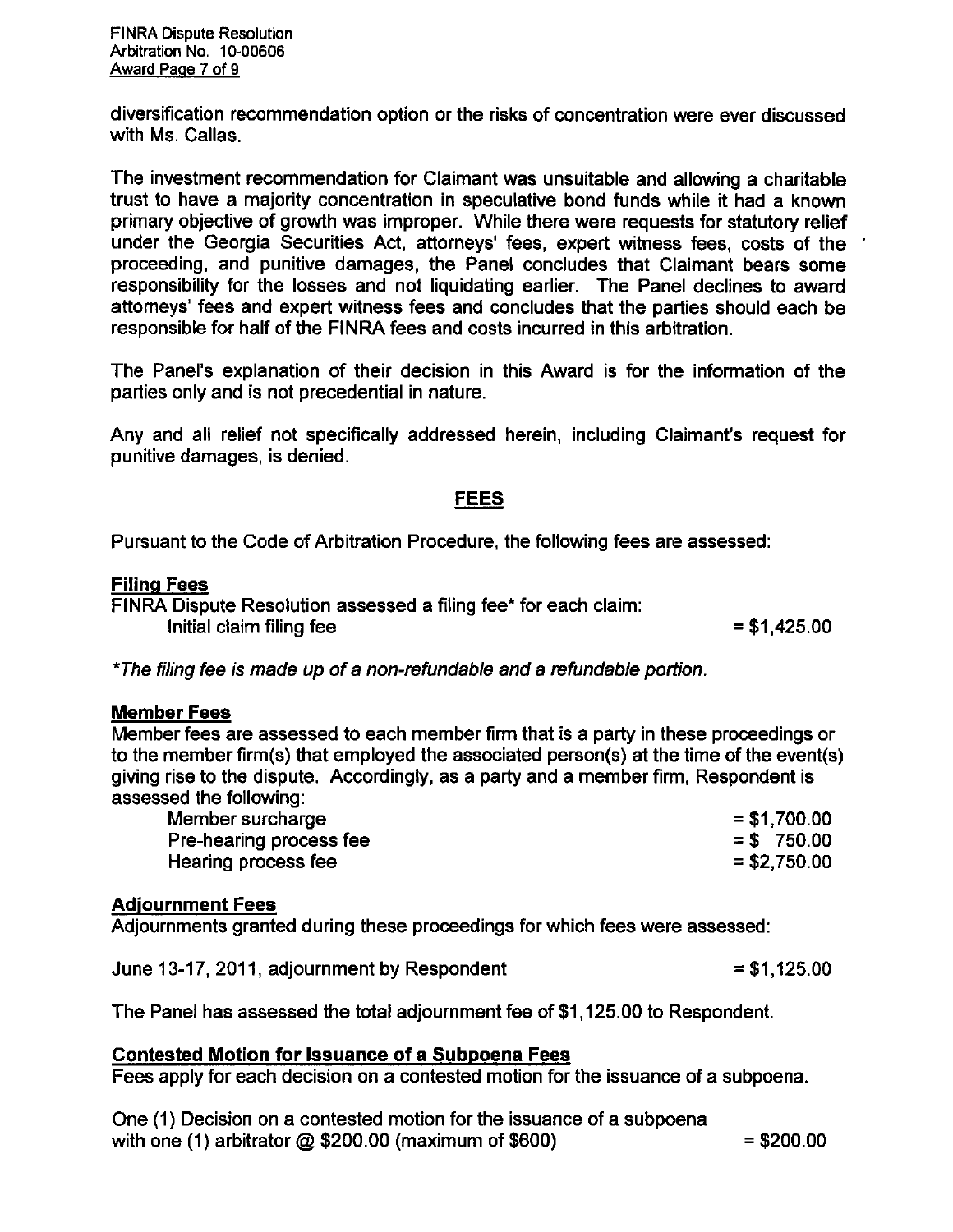Total Contested Motion for Issuance of Subpoenas Fees = \$200.00

The Panel has assessed \$100.00 of the contested motion for issuance of subpoena fee to Claimant

The Panel has assessed \$100.00 of the contested motion for issuance of subpoena fee to Respondent.

### **Hearing Session Fees and Assessments**

The Panel has assessed hearing session fees for each session conducted. A session is any meeting between the parties and the arbitrator(s), including a pre-hearing conference with the arbitrator(s), that lasts four (4) hours or less. Fees associated with these proceedings are:

|                                                                    | Two (2) Pre-hearing sessions with a single arbitrator @ \$450.00/session |            | $=$ \$ 900.00  |
|--------------------------------------------------------------------|--------------------------------------------------------------------------|------------|----------------|
| Pre-hearing conferences: May 26, 2011                              |                                                                          | 1 session  |                |
|                                                                    | December 9, 2011                                                         | 1 session  |                |
| Six (6) Pre-hearing sessions with the Panel $@$ \$1,125.00/session | $= $6,750.00$                                                            |            |                |
| Pre-hearing conferences: July 8, 2010                              |                                                                          | 1 session  |                |
|                                                                    | June 2, 2011                                                             | 1 session  |                |
|                                                                    | August 11, 2011                                                          | 1 session  |                |
|                                                                    | <b>August 22, 2011</b>                                                   | 1 session  |                |
|                                                                    | November 22, 2011                                                        | 1 session  |                |
|                                                                    | November 29, 2011                                                        | 1 session  |                |
| Nine (9) Hearing sessions @ \$1,125.00/session                     |                                                                          |            | $= $10,125.00$ |
| <b>Hearing Dates:</b>                                              | December 12, 2011                                                        | 2 sessions |                |
|                                                                    | December 13, 2011                                                        | 2 sessions |                |
|                                                                    | December 14, 2011                                                        | 2 sessions |                |
|                                                                    | December 15, 2011                                                        | 3 sessions |                |
|                                                                    |                                                                          |            |                |

**Total Hearing Session Fees** Total Hearing Session Fees = 1775.000 per session Fees = 1775.000 per session Fees = 1775.000 per session Fees

 $= $17,775.00$ 

The Panel has assessed \$8,887.50 of the hearing session fees to Claimant. The Panel has assessed \$8,887.50 of the hearing session fees to Claimant.

The Panel has assessed \$8,887.50 of the hearing session fees to Respondent. The Panel has assessed \$8,887.50 of the hearing session fees to Respondent.

All balances are payable to FINRA Dispute Resolution and are due upon receipt. All balances are payable to FINRA Dispute Resolution and are due upon receipt.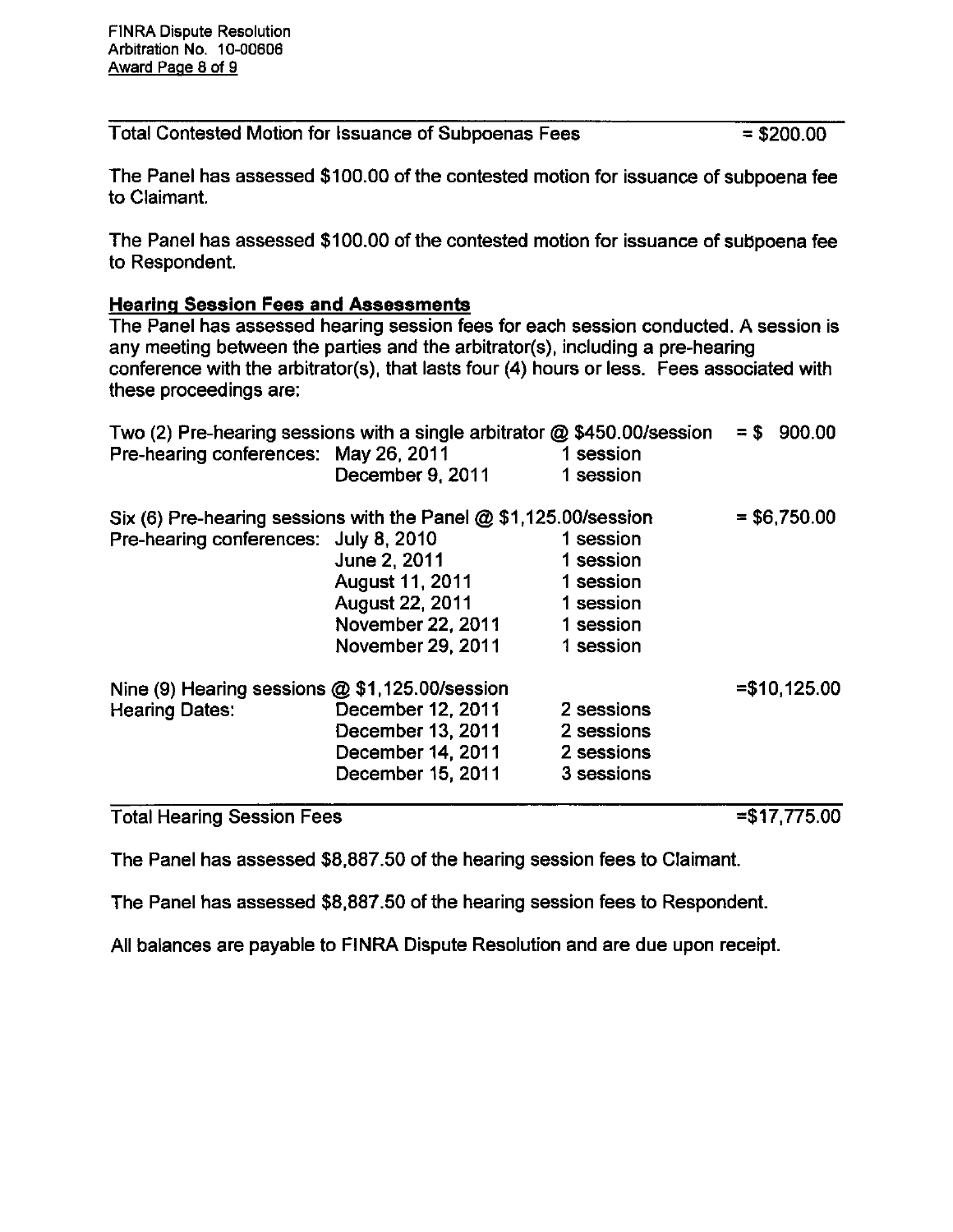## **ARBITRATION PANEL**

| Michael M. Hachigian | $\blacksquare$    | Public Arbitrator, Presiding Chairperson |
|----------------------|-------------------|------------------------------------------|
| Henry L. Dahl, Jr.   | <b>CONTRACTOR</b> | <b>Public Arbitrator</b>                 |
| Charles W. Herf      | $\sim$            | Non-Public Arbitrator                    |

I, the undersigned Arbitrator, do hereby affirm that I am the individual described herein and who executed this instrument which is my award.

# **Concurring Arbitrators' Signatures**

Isi

Michael M. Hachigian Public Arbitrator, Presiding Chairperson

Isi

Henry L. Dahl, Jr. Public Arbitrator

Isi

Charles W. Herf Non-Public Arbitrator

January 6, 2012 Date of Service (For FINRA Dispute Resolution office use only)

Signature Date

Signature Date

Signature Date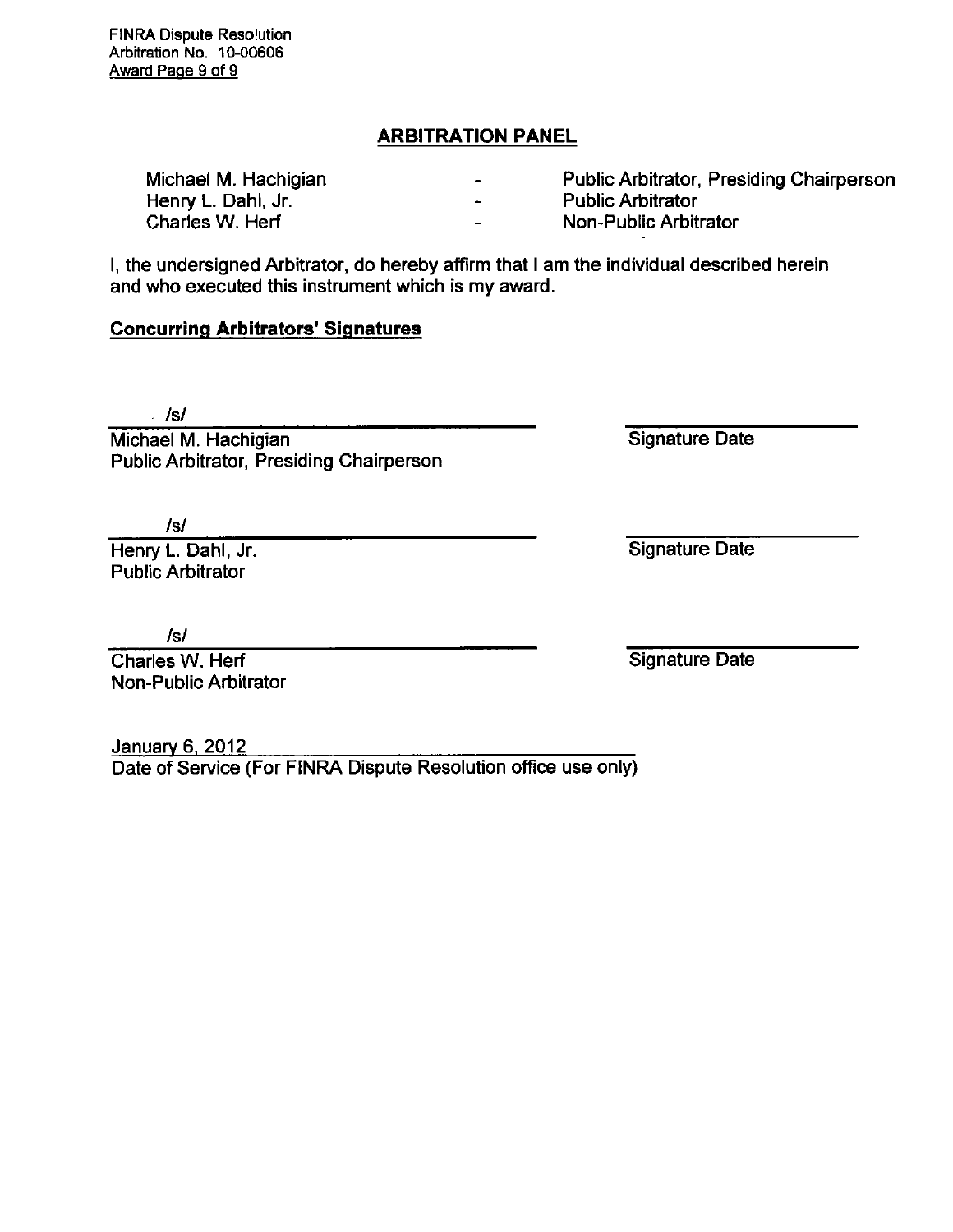**FINRA Dispute Resolution Arbitration No. 10-00606 Award Page 9 of 9** 

## **ARBITRATION PAMFI,**

**Michael M. Hachigian Henry L. Dahl, Jr. Charies W. Herf** 

**Public Arbitrator, Presiding Chairperson** 

**Public Arbitrator** 

**Non-Public Ariditrator** 

**I. the undersigned Arbitrator, do hereby atfimi that I am the individual described herein and who executed this instrument which is my award.** 

## **Concurring Arbitrators' Signatures**

**Michael M. Hachigian Public Arbitrator, Presiding Chairperson** 

**Henry L. Dahl, Jr. Public Arbitrator** 

**Signature Date** 

**Charies W. Herf Non-Pubtic Arbitrator**  **Signature Date** 

**Date of Service (For FINRA Dispute Resolution offtee use only)** 

**Signature Date**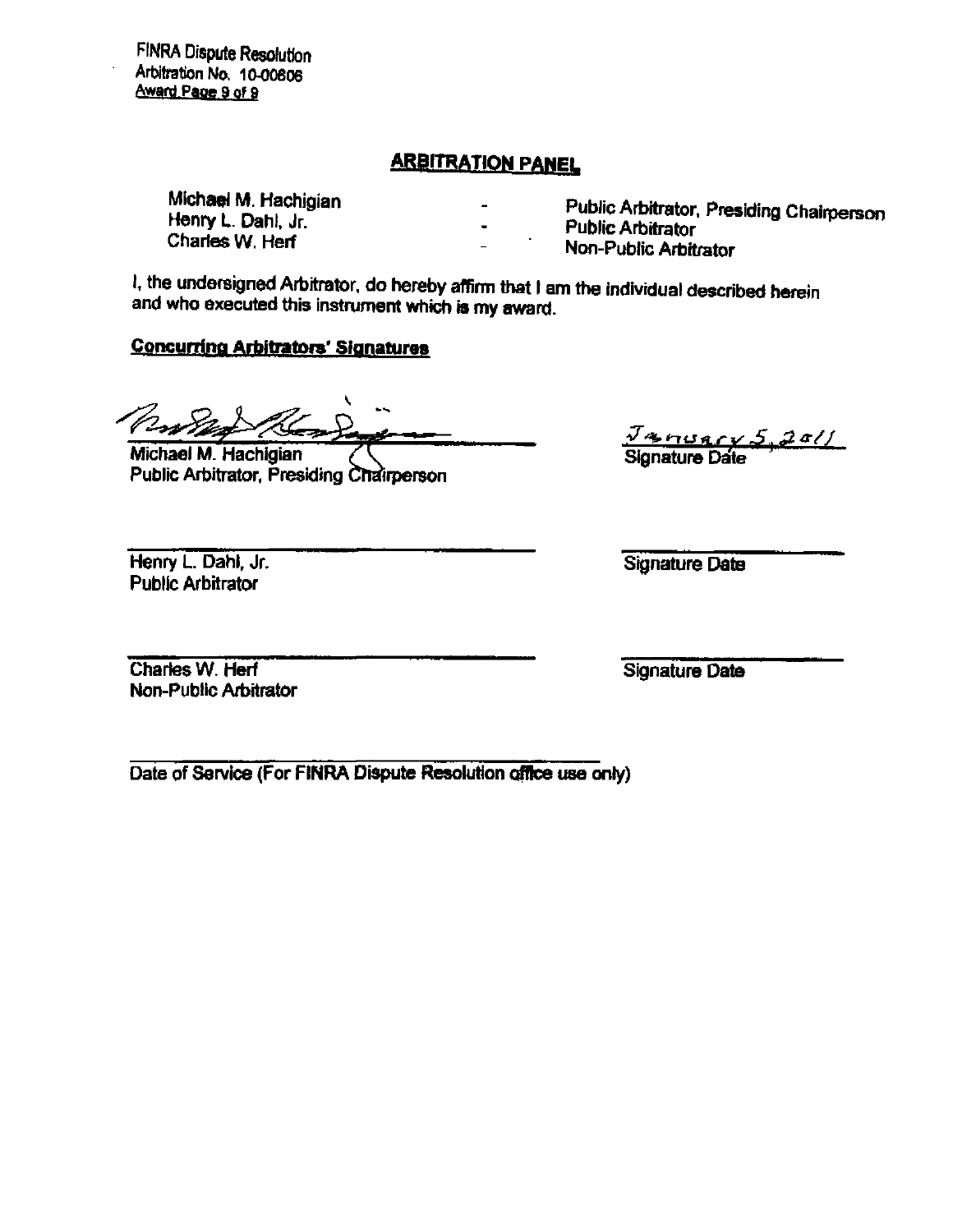### **ARBITRATION PANEL**

Michael M. Hachigian Public Arbitrator,  $\mathbf{r}$ Presiding Chairperson Henry L. Dahl, Jr. Public Arbitrator Charles W. Herf  $\overline{a}$ Non-Public **Arbitrator** 

I, the undersigned Arbitrator, do hereby affinm that I am the individual described herein and who executed this instrument which is my award.

### Concurring Arbitrators' Signatures

Michael M. Hachigian Public Arbitrator, Presiding Chairperson Signature Date

Huy Road

 $\frac{\partial a_n}{\partial t}$  Signature Date

Charies W. Herf Non-Public Arbitrator

Henry L. Dahl, Jr. Public Arbitrator

Signature Date

Date of Service (For FINRA Dispute Resolution office use only)